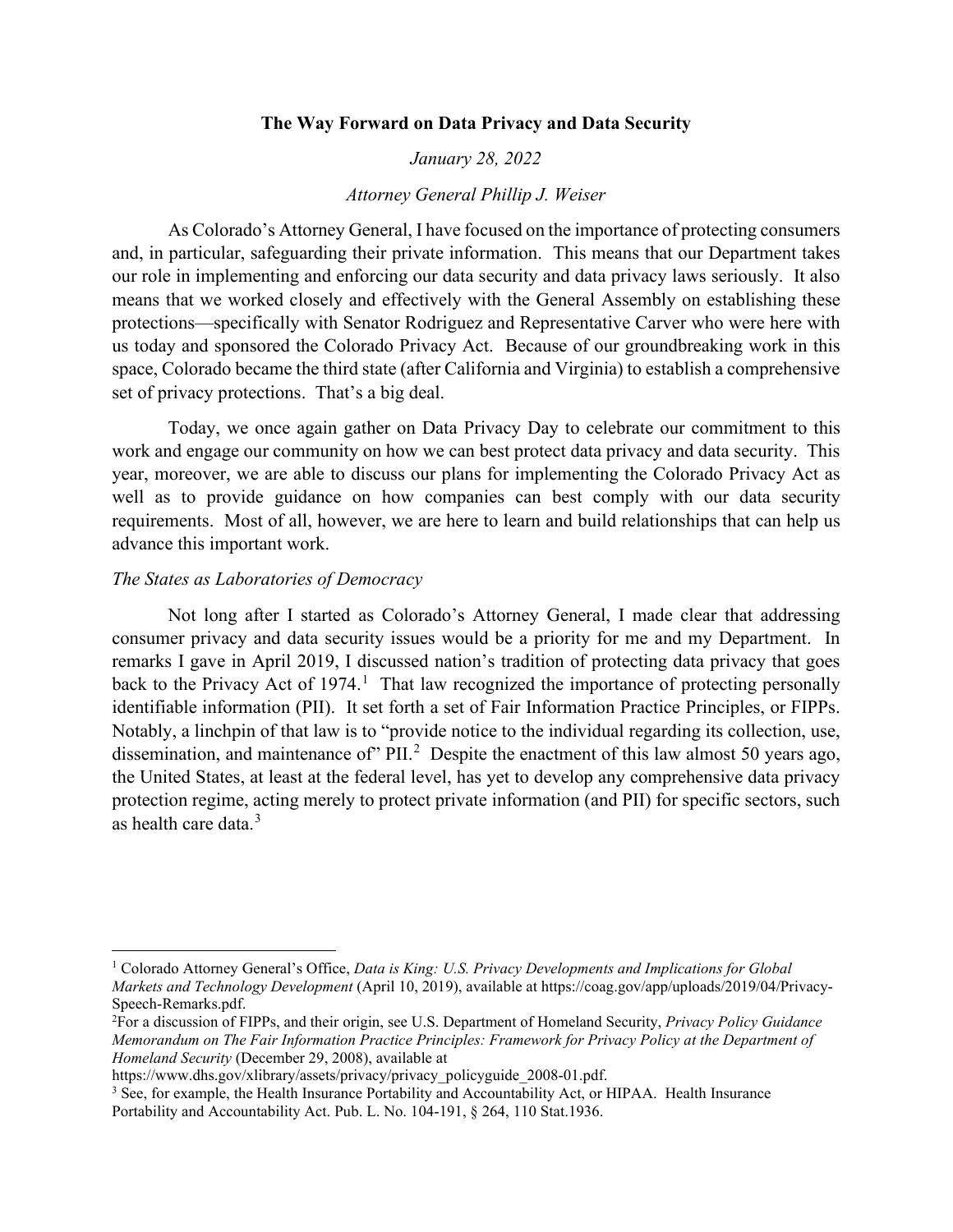Even though the United States developed the concept of FIPPs, the European Union has taken the concept more seriously, developing a regulatory regime based on them.<sup>[4](#page-1-0)</sup> The United States' lag is not due to a lack of trying, however. Over a decade ago, I worked for President Obama when he called on Congress to take action in this area, proposing a "Privacy Bill of Rights" concept.<sup>[5](#page-1-1)</sup> Unfortunately, Congress has yet to act on this call, despite increasing evidence that threats to consumer privacy—including the unknowing sale of consumer data by data brokers and others—is a cause for concern.[6](#page-1-2)

In Colorado, we are blessed to have a collaborative culture and an ability to work together to solve problems. The sponsors of the Colorado Privacy Act are tremendous examples of this style of leadership. I've noted throughout my service as Attorney General that there is a stark contrast between how we approach public policy problem solving in Colorado and the ongoing gridlock at the federal level. In contrast with the federal government, we in Colorado work hard on substantive issues, listen to different points of view, work to craft thoughtful solutions, and develop approaches that are legally sound and can be enforced effectively.<sup>[7](#page-1-3)</sup>

The failure of the federal government to act to protect data privacy is also true for the area of data security. At the federal level, President Obama proposed a comprehensive model for protecting data security in 2011.<sup>[8](#page-1-4)</sup> In that proposal, President Obama called on Congress to adopt a national standard for data breaches. Even back then, almost every state had enacted such a law.<sup>[9](#page-1-5)</sup> Unfortunately, Congress has yet to act in this area, leaving companies with a patchwork of standards to follow.

When I reflected on the state of federal inaction on data privacy and security three years ago, I called the state of play a "second best solution."[10](#page-1-6) The first best solution, I explained, would

https://obamawhitehouse.archives.gov/sites/default/files/privacy-final.pdf.

<span id="page-1-6"></span>10As I said in my address:

<span id="page-1-0"></span><sup>4</sup> comprehensive basis, has acted to develop privacy protections by enforcing commitments in company data privacy policies. For a discussion of the development and enforcement of this model, see Philip J. Weiser, *Entrepreneurial Administration*, 97 B.U. L. Rev. 2011 (2017), available at https://scholar.law.colorado.edu/articles/838.

<span id="page-1-1"></span><sup>5</sup> . The White House, *Consumer Data Privacy in a Networked World: A Framework for Protecting Privacy and Promoting Innovation in the Global Digital Economy* (February 2012), available at

<span id="page-1-2"></span><sup>6</sup> Brooke Auxier, et al., *Americans and Privacy, Pew Research Center* (November 15, 2019),

https://www.pewresearch.org/internet/2019/11/15/americans-and-privacy-concerned-confused-and-feeling-lack-ofcontrol-over-their-personal-information/.

<span id="page-1-3"></span> $<sup>7</sup>$  For a discussion of this point, see the following letter addressed to the Colorado General Assembly Colorado</sup> Attorney General's Office, *Senate Bill 19-078 ("Concerning the Protection of the Open Internet")*, (March 28, 2019), available at https://coag.gov/app/uploads/2020/09/AGO\_SB\_19\_078\_net-neutrality-Letter.pdf.

<span id="page-1-4"></span><sup>8</sup> The White House, *The Administration Unveils its Cybersecurity Legislative Proposal*, (May 12, 2011) available at https://obamawhitehouse.archives.gov/blog/2011/05/12/administration-unveils-its-cybersecurity-legislativeproposal.

<span id="page-1-5"></span><sup>9</sup> IT Governance USA, *Data Breach Notification Laws by State*, https://www.itgovernanceusa.com/data-breachnotification-laws

I am the first to recognize that the actions by states to address data privacy and security matters is what economists would call "a second best solution." A first best solution would be a comprehensive federal law that protected consumer privacy. Such a law, like the Dodd-Frank law, should authorize State AGs to protect consumers. When Congress starts working on such a law, I will be eager and willing to support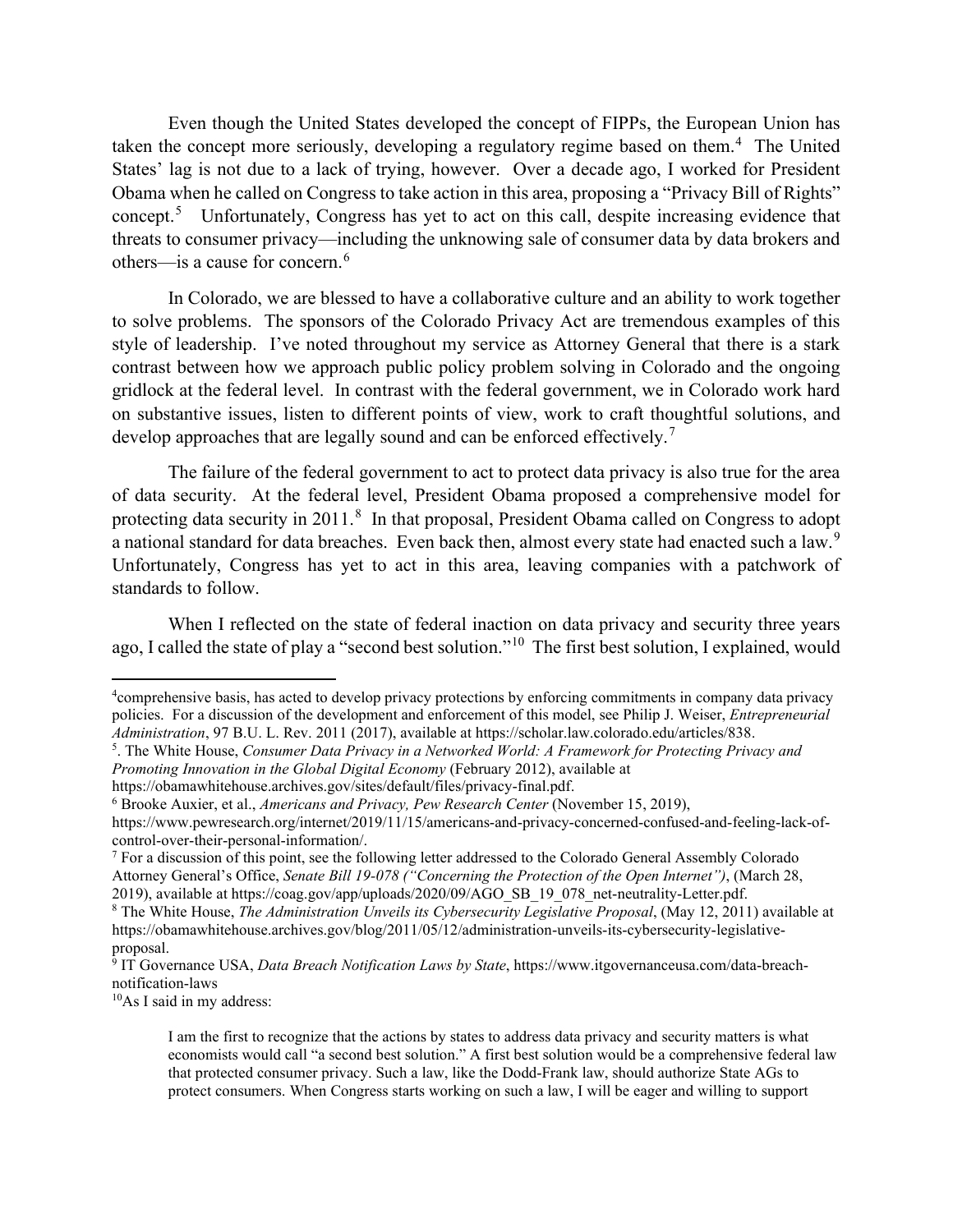be national leadership by Congress that empowers states to act withing a framework of cooperative federalism. We are not in that world, however, and we must move to adopt second best solutions, meaning that the responsible step to take is to support state leadership to protect consumers. The alternative, unfortunately, is no protection at all.

# *The Colorado Privacy Act*

The Colorado Privacy Act sets forth a set of broad rights for consumers and authorizes our Department to engage in rulemaking and enforcement. We take that responsibility very seriously. Our Chief Deputy Natalie Hanlon Leh leads an Impact Team, which brings together those charged with enforcing this law, along with lawyers who advise our state agency clients on data privacy and data security matters and technologists who protect data that we collect here at the Department of Law. As we proceed to develop rules under this Act, we will do so thoughtfully, carefully, and with the engagement of this team—and external stakeholders. We recently added additional experienced privacy and data security lawyers to our team to help us carryout this important mission.

With respect to our rulemaking process, let me begin by acknowledging just a few big picture issues we will need to work through. For starters, the law makes plain that consumers deserve the right to access and control the use of their data. In short, consumers have a right to know what information companies collect about them and how that information will be used, enabling them to reject the sale and use of their private data by third parties. As discussed during the legislative discussions, the process of consumer notice and approval or rejection of data sharing needs to be conducted fairly, free from what some have called "dark patterns," which can unfairly mislead consumers on this issue. We recognize that California is adopting rules on this topic, and we will need to look at this issue as well. We also recognize that we will need to consider what the process will be for consumers to engage and learn about their data profiles as well as to correct inaccurate data. Finally, the Colorado law's vision of company auditing and data protection assessment procedures is another area where we might well want to provide guidance.

Given the importance and complexity of the rulemaking ahead of us, we have a two-step process in mind. First, we want to hear from you. Before we begin drafting rules, we want to fully understand the concerns and needs of Coloradoan's and Colorado businesses. We envision this process will include a series of high-level conversations at meetings and townhalls. Our goal is to explore what privacy protections in Colorado should look like and what important privacy issues most merit our attention. If you would like to be a part of this process, you will soon be able sign up on the Office of the Attorney General's website to receive notifications about upcoming events.

Over the next few months, we look forward to hearing from Colorado consumers, businesses, and other stakeholders. During this time, we will post a series of topics for informal

such an effort. When Congress starts working on such a law, I will be eager and willing to support such an effort. After all, differing laws and reporting requirements designed to protect privacy creates a range of challenges for companies and those working to comply with different—and not necessarily consistent laws.

Full remarks available at: https://coag.gov/app/uploads/2019/04/Privacy-Speech-Remarks.pdf.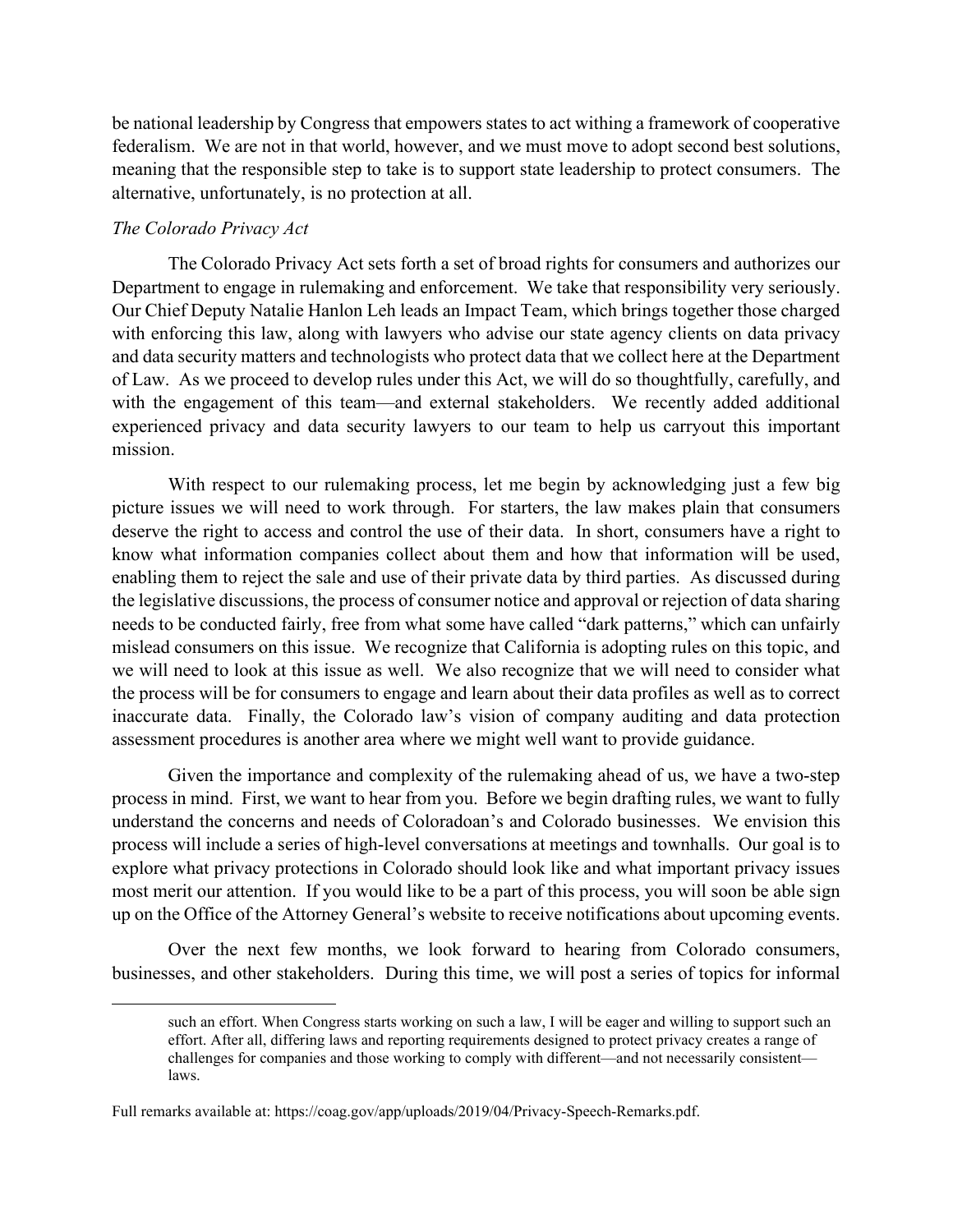input on our website and solicit responses in writing and at scheduled events. This will help us engage in a more focused dialogue, consider diverse perspectives, and address issues. By this fall, we will post a formal *Notice of Proposed Rulemaking*, which will include a proposed set of model rules. This will kick off a process of collecting verbal and written comments about the proposed rules and how they would operate from a range of stakeholders and other interested persons across Colorado. With the benefit of the time we have under the Act, and Colorado's collaborative culture, we expect to be in a position to adopt final rules around a year from now.<sup>[11](#page-3-0)</sup>

# *Protecting Data Security*

We recognize that effective data privacy also includes attention to data security, and that data protection cannot depend on consumer action alone. Entities should protect consumer privacy by limiting their collection of personal data to only that which is necessary, securing the data that they do collect and ensuring any vendors that access the data also secure it, holding such data only as long as needed, and securely disposing of data that is no longer useful. The Colorado Privacy Act incorporates these key principles by including controller duties of data minimization and care and imposing data security obligations on both data controllers and processors. Colorado's data security statutes and enforcement actions also separately emphasize the importance of data security.

In the absence of federal leadership, all fifty states, Washington D.C., Guam, Puerto Rico, and the Virgin Islands enacted laws that address how companies protect data that they collect and store.<sup>[12](#page-3-1)</sup> In Colorado, we adopted a number of data security statutes that require covered entities that maintain personal and/or personally identifying information to take reasonable steps to protect that information, to dispose of it when it is no longer needed, and to promptly notify Colorado residents when their information is at risk of being misused by unauthorized third parties. Our Department has authority to enforce these laws. Over the last several years, we have taken action various enforcement actions. In the Kozleski case, for example, we executed an Assurance of Discontinuance (Assurance) with the Kozleski CPA firm after it failed to take action to investigate a ransomware attack the potentially involved data breaches and notify victims and our office in a timely fashion.<sup>[13](#page-3-2)</sup> Then, in the Impact Mobile Home Communities (MHC) case, we executed an Assurance that provides critical guidance on what companies should do to follow reasonable data security standards, detect and respond to data incidents, including conducting a prompt, good faith investigation and providing timely notice.<sup>14</sup> With respect to reasonable security standards (including data disposal standards), we expect companies, at a minimum, to have a policy that ensures that sensitive data is not stored for unnecessarily long periods of time and via insecure systems. For that reason, we took action against SEMA Construction, concluding that its

<span id="page-3-0"></span><sup>&</sup>lt;sup>11</sup> C.R.S. § 6-1-1313(2) (2023) (requiring the Attorney General to pass rules regarding a global opt-out mechanism by July 1, 2023).

<span id="page-3-1"></span><sup>12</sup> National Conference of State Legislatures, *Security Breach Notification Laws*,

https://www.ncsl.org/research/telecommunications-and-information-technology/security-breach-notificationlaws.aspx.

<span id="page-3-2"></span><sup>13</sup> Kozleski CPAs Assurance of Discontinuance, https://coag.gov/app/uploads/2022/01/2020.06.08- KozleskiAssuranceAgreement06082020.pdf.

<span id="page-3-3"></span><sup>&</sup>lt;sup>14</sup> Impact Mobile Home Communities Assurance of Discontinuance, https://coag.gov/app/uploads/2021/06/AOD-Signed-Impact-MHC-and-Colorado-6.11.2021.pdf.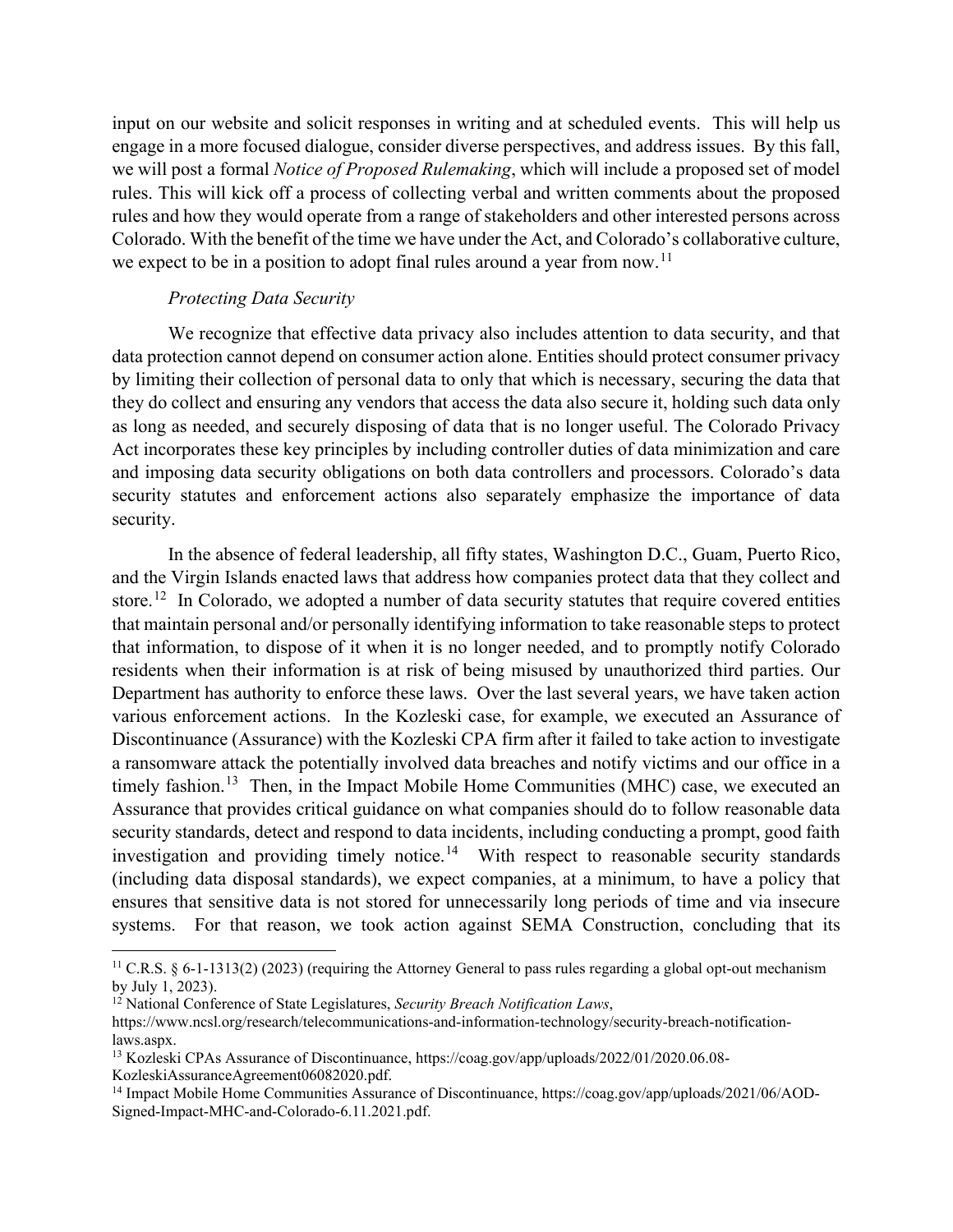employees had stored personal information, such as Social Security numbers, financial information, and driver's license numbers, in employee email accounts for as long as 20 years and then failed to notify those affected by a data breach on account of a phishing attack for over two years after the attacks began.<sup>[15](#page-4-0)</sup>

In addition to its requirement to promptly notify Colorado residents when their information is at risk of being misused by unauthorized third parties, Colorado's data security laws require companies to take reasonable steps to protect personally identifiable information and to dispose of it when it is no longer needed.<sup>[16](#page-4-1)</sup> Over the last few years, we have heard from companies and others asking for guidance on what this requirement means. Our answer remains that this standard is a flexible one and calls for case-by-case determinations. A small company of a few employees that serves ice cream, for example, need not follow the same approach as a major provider of health care services that collects and stores sensitive information. Nonetheless, we have provided important guidance in the recent actions noted above that will inform how we make enforcement determinations.

For those looking for a few rules of the road, let me outline some of the important best practices that we will weigh in making decision on whether companies are acting reasonably to safeguard sensitive information. First, we will evaluate whether a company hasidentified the types of data it collects and has established a system for how storing and managing that data—including ensuring regularly disposing of data it no longer needs. Second, we will consider whether a company has a written information security policy. For companies that have no such policies, or have ones that are outdated or exist only in theory with no attempt to train employees or comply with the policy, we will view more skeptically claims that their conduct is reasonable. To take an obvious example, entities that collect credit card information are expected to protect that information in accordance with the Payment Card Industry's Data Security Standard and any failure to do so will be evidence of a lack of appropriate care. Third, a closely related expectation to keeping a written data security policy is the expectation that companies adopt a written data incident response plan. By developing and implementing such a plan, companies will be better positioned to take remedial action and notify consumers and our Department in a timely way that consumer data was shared inappropriately with third parties. Few valid reasons exist for failure to timely provide notice and we have made this easier for companies by setting up an online data breach reporting tool on coag.gov.<sup>[17](#page-4-2)</sup> Fourth, in recognition of the reality that networks are interconnected, another critical requirement is that entities are more vulnerable to cyberattacks stemming from cybercriminals' unauthorized access to vendor networks. In the famous case of the Target data breach, for example, it was Target's decision to provide an irresponsible vendor with access to its customer data that gave rise to the loss of data involving 70 million customers.<sup>[18](#page-4-3)</sup>

<span id="page-4-0"></span><sup>15</sup> SEMA Construction Assurance of Discontinuance, https://coag.gov/app/uploads/2021/11/SEMA-Construction-Fully-Executed-Assurance-of-Discontinuance.pdf.

<span id="page-4-1"></span><sup>16</sup> C.R.S. §§ 6-1-713, 713.5, 716; §§ 24-73-101, 102, 103.

<span id="page-4-2"></span><sup>17</sup> Office of the Attorney General, *Data Protection Laws*, https://coag.gov/resources/data-protection-laws/

<span id="page-4-3"></span><sup>&</sup>lt;sup>18</sup> Congressional Research Service, The Target and Other Financial Data Breaches (February 4, 2015), [https://crsreports.congress.gov/product/pdf/R/R43496/7#:~:text=On%20January%2010%2C%202014%2C%20Targ](https://crsreports.congress.gov/product/pdf/R/R43496/7#:%7E:text=On%20January%2010%2C%202014%2C%20Target%20announced%20that%20personal,missed%20opportunities%20to%20prevent%20the%20data%20breach.%20Target.)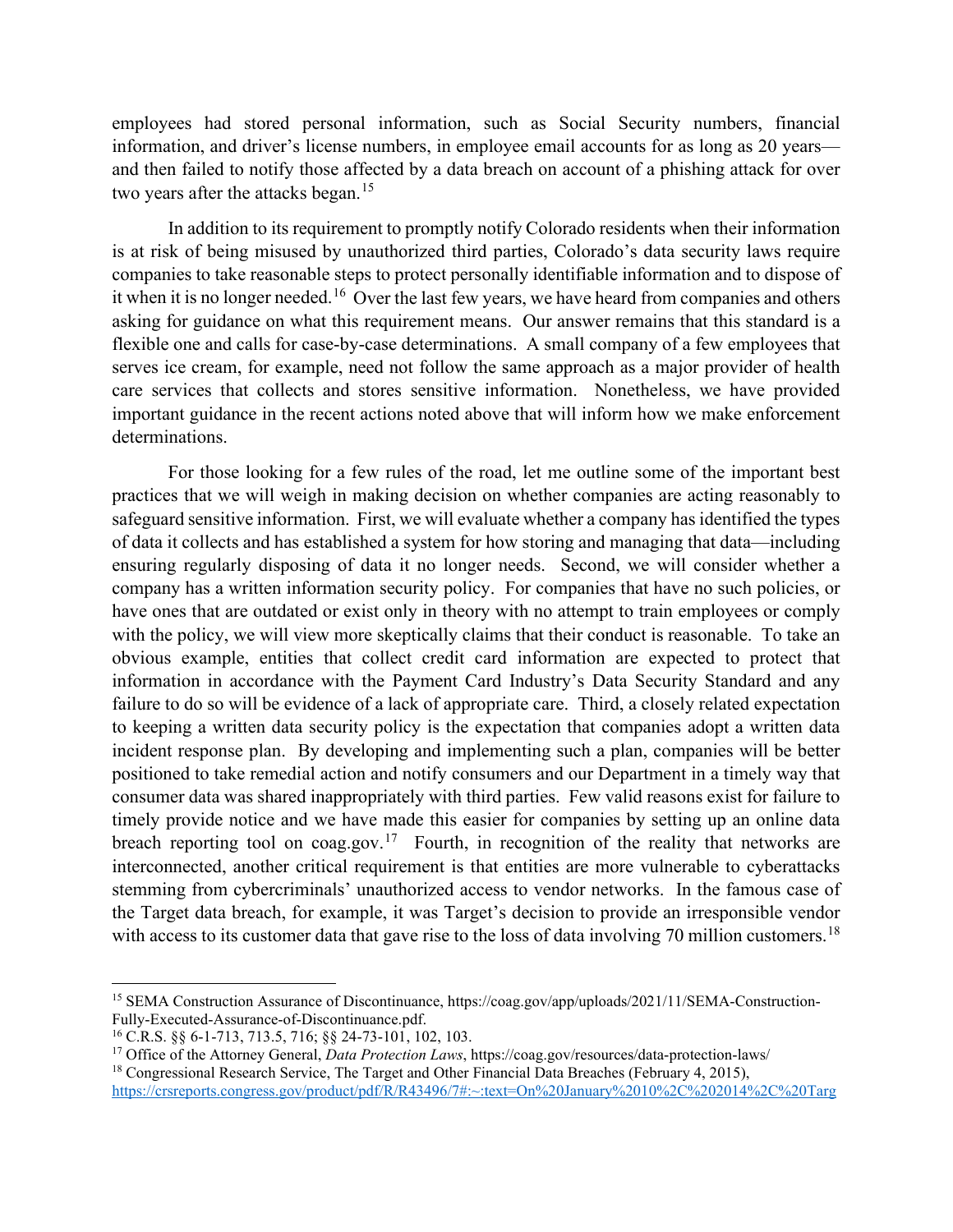Finally, I wanted to acknowledge that the data security threats that companies face are serious and merit constant vigilance. On the ransomware front, as we recognized over the past year, companies are vulnerable and need to take action to protect their employees and customers. Last summer, we issued guidance that can protect against such attacks, referencing prior guidance from the federal government.<sup>[19](#page-5-0)</sup> The federal guidance sets forth a few key steps of sound data security practice:

- Adopt multifactor authentication;
- Use endpoint detection (to look for malicious activity on the network);
- Respond and address any malicious activity detected on the network;
- Encrypt sensitive data (so that data, if stolen, cannot be used); and
- Utilize a skilled, empowered security team (to patch rapidly, and share and incorporate threat information into company defenses). $^{20}$  $^{20}$  $^{20}$

Following the guidance set out above is not only smart practice to guard against ransomware attacks, but also is relevant to establishing reasonable data security practices. In addition to the above practices, the guidance we issued last summer also calls on companies to:

- Backup your data, system images, and configurations, regularly test them, and keep the backups offline;
- Update and patch systems promptly;
- Test your incident response plan;
- Check your security team's work; and
- Segment your networks. $21$

The above practices are not only sound ways to protect data and avoid ransomware attacks, but also serve as relevant evidence that a company is following reasonable data security practices as required by Colorado law. We recently expanded on this guidance when we released our [Data](https://coag.gov/app/uploads/2022/01/Data-Security-Best-Practices.pdf)  [Security Best Practices Guidance](https://coag.gov/app/uploads/2022/01/Data-Security-Best-Practices.pdf) this week, providing guidance on how to adopt information security and incident response policies, train your employees to prevent and respond to cybersecurity attacks, notify our department in a timely matter, and other topics.<sup>[22](#page-5-3)</sup>

*Conclusion*

[et%20announced%20that%20personal,missed%20opportunities%20to%20prevent%20the%20data%20breach.%20T](https://crsreports.congress.gov/product/pdf/R/R43496/7#:%7E:text=On%20January%2010%2C%202014%2C%20Target%20announced%20that%20personal,missed%20opportunities%20to%20prevent%20the%20data%20breach.%20Target.) [arget.](https://crsreports.congress.gov/product/pdf/R/R43496/7#:%7E:text=On%20January%2010%2C%202014%2C%20Target%20announced%20that%20personal,missed%20opportunities%20to%20prevent%20the%20data%20breach.%20Target.)

<span id="page-5-0"></span><sup>19</sup> Office of the Attorney General, A*ttorney General Phil Weiser joins fellow AGs in alerting businesses and government entities to take prompt action to protect operations and personal information*, (July 29, 2021) https://coag.gov/press-releases/7-29-21-2/.

<span id="page-5-1"></span><sup>20</sup> The White House, *What We Urge You To Do To Protect Against The Threat of Ransomware* (June 2, 2021), https://www.whitehouse.gov/wp-content/uploads/2021/06/Memo-What-We-Urge-You-To-Do-To-Protect-Against-The-Threat-of-Ransomware.pdf.

<span id="page-5-2"></span><sup>21</sup> Colorado Attorney General's Office, *Attorney General Phil Weiser joins fellow AGs in alerting businesses and government entities to take prompt action to protect operations and personal information* (July 29, 2021) https://coag.gov/press-releases/7-29-21-2/.

<span id="page-5-3"></span><sup>22</sup> Available at: https://coag.gov/app/uploads/2022/01/Data-Security-Best-Practices.pdf